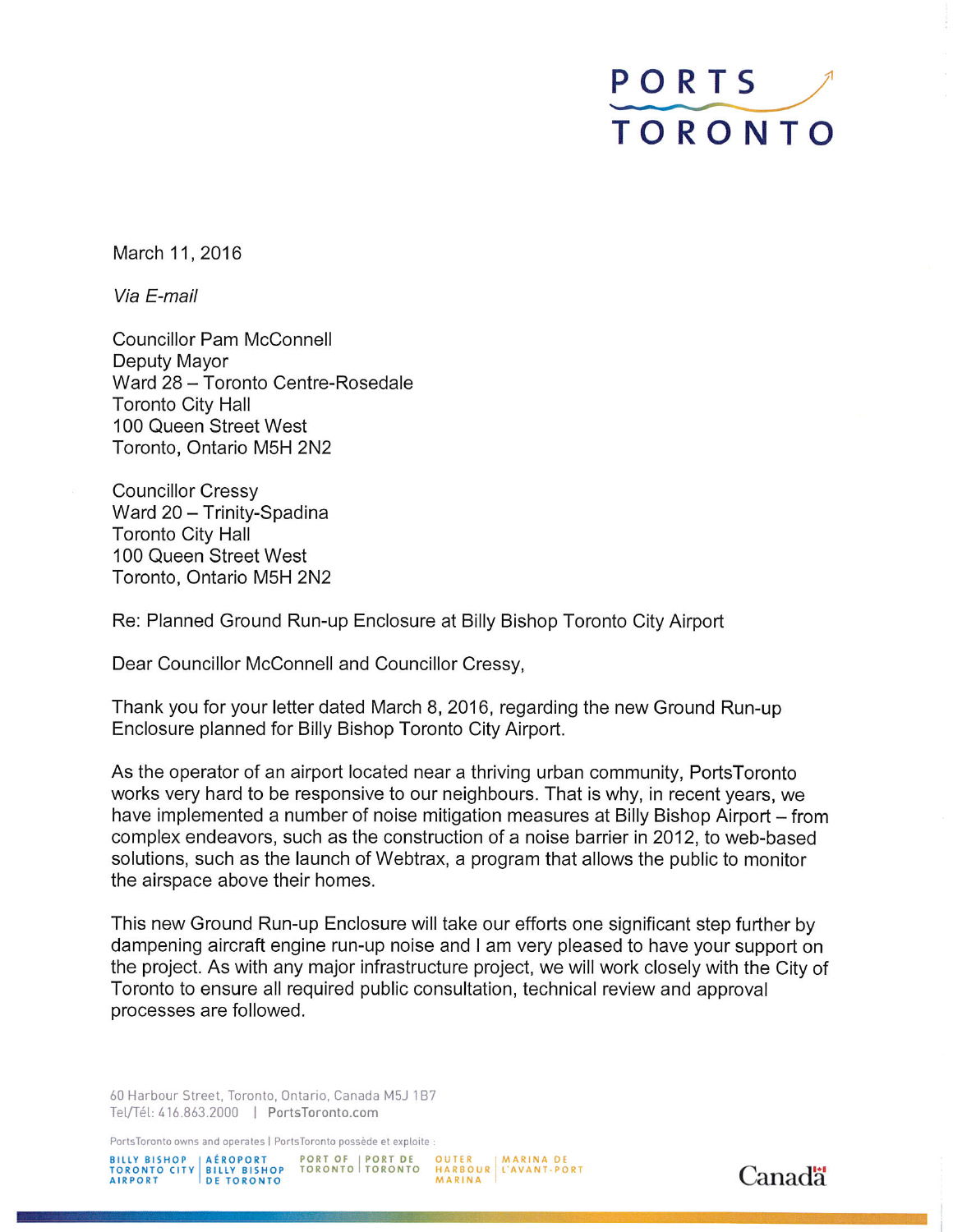

Again, thank you for your support of this very important project. Should you have any questions about the Ground Run-up Enclosure or any other aspect of Billy Bishop Airport's noise management program, please don't hesitate to contact Gene Cabral, Executive Vice President of PortsToronto and Billy Bishop Airport, at 416-203-6942 extension 16.

Sincerely,

Geoffrey A. Wilson Chief Executive Officer

Cc: Mr. John Livey, City of Toronto, Deputy City Manager Mr. David Stonehouse, Waterfront Secretariat, Director Mr. Gene Cabral, PortsToronto and Billy Bishop Airport, Executive Vice President